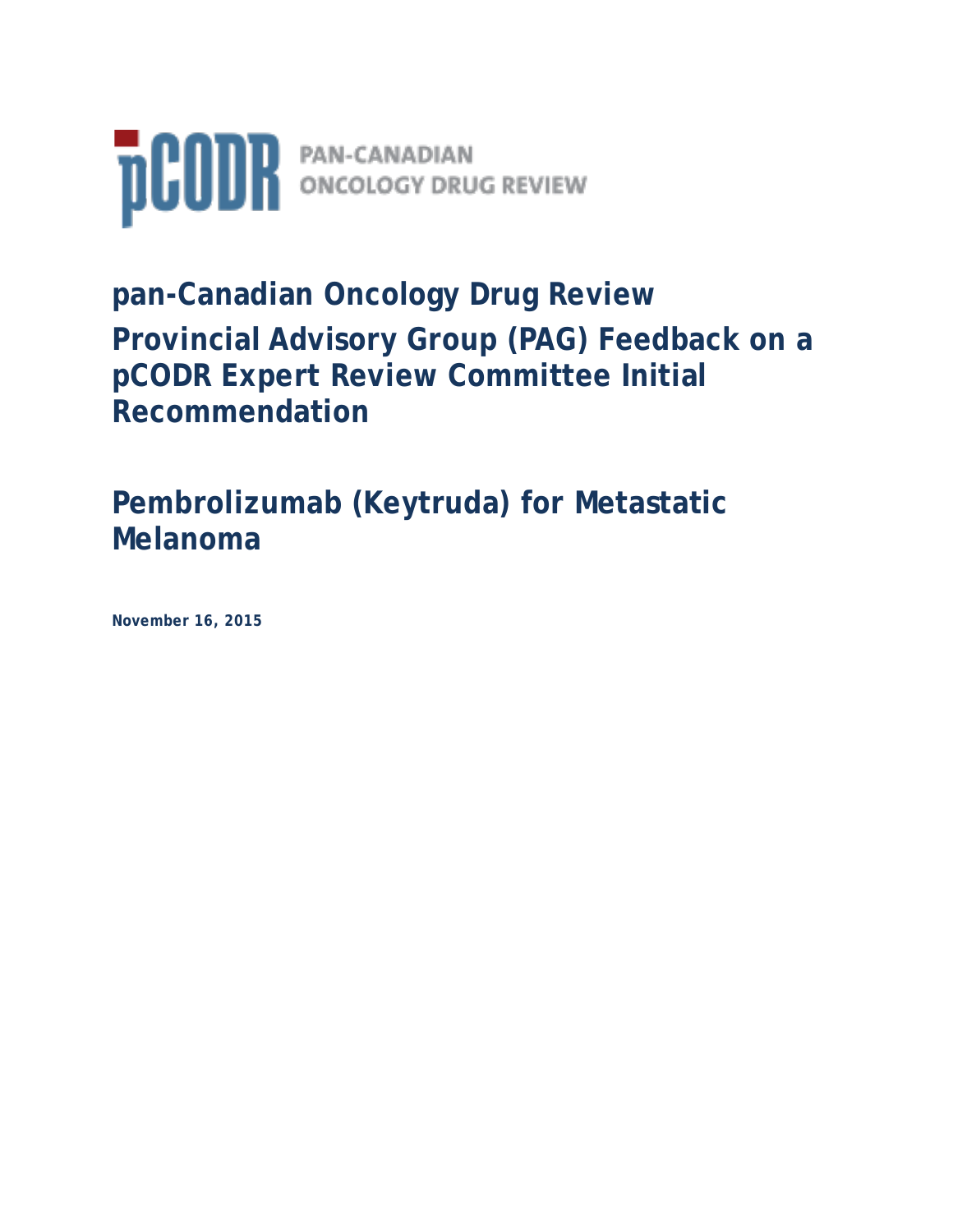## **3 Feedback on pERC Initial Recommendation**

Name of the drug indication(s): Pembrolizumab (Keytruda) for Metastatic Melanoma

Endorsed by: **Provincial Advisory Group Vice Chair** 

Feedback was provided by all nine provinces (Ministries of Health and/or provincial cancer agencies) participating in pCODR.

#### **3.1 Comments on the Initial Recommendation**

a) Please indicate if the PAG (either as individual PAG members and/or as a group) agrees or disagrees with the initial recommendation:

Most PAG members providing feedback agree with the pERC initial recommendation. One member agrees in part with the recommendation and is seeking clarity of the patient population eligible for pembrolizumab.

b) Notwithstanding the feedback provided in part a) above, please indicate if the PAG would support this initial recommendation proceeding to final pERC recommendation ("early conversion"), which would occur within 2(two) business days of the end of the consultation period.

| Support conversion to final<br>recommendation.              | Do not support conversion to final<br>recommendation. |
|-------------------------------------------------------------|-------------------------------------------------------|
| Recommendation does not require<br>reconsideration by pERC. | Recommendation should be<br>reconsidered by pERC.     |

All PAG members providing feedback support conversion of the initial recommendation to final pending clarification of patient population.

c) Please provide feedback on the initial recommendation. Is the initial recommendation or are the components of the recommendation (e.g., clinical and economic evidence) clearly worded? Is the intent clear? Are the reasons clear?

| Page          | <b>Section Title</b> | Paragraph, Line | Comments and Suggested Changes to                            |
|---------------|----------------------|-----------------|--------------------------------------------------------------|
| <b>Number</b> |                      | <b>Number</b>   | <b>Improve Clarity</b>                                       |
|               | pERC                 | Paragraph 1,    | PAG suggests replacing "a BRAF inhibitor"                    |
|               | Recommendation       | Sentence 2 and  | with "BRAF mutation targeted therapies"                      |
|               |                      |                 | Paragraph 2, line 16   in the statements containing " and if |
|               |                      |                 | BRAF mutation positive, a BRAF inhibitor"                    |
|               |                      |                 | and containing "and a BRAF inhibitor in                      |
|               |                      |                 | BRAF mutant patients".                                       |
|               |                      |                 |                                                              |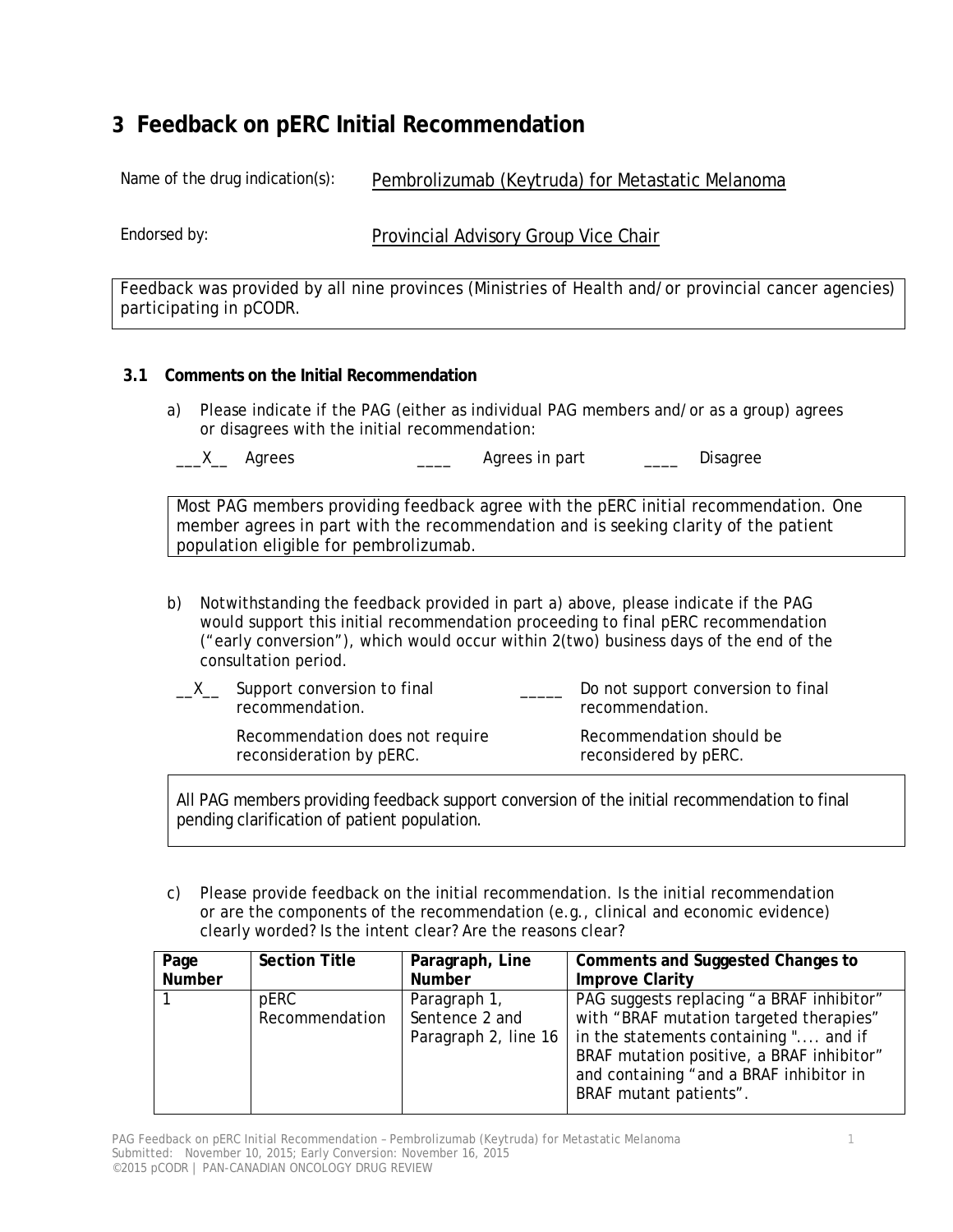| Page<br><b>Number</b> | <b>Section Title</b>                  | Paragraph, Line<br><b>Number</b> | Comments and Suggested Changes to<br><b>Improve Clarity</b>                                                                                                                                                                                                                                                                                  |
|-----------------------|---------------------------------------|----------------------------------|----------------------------------------------------------------------------------------------------------------------------------------------------------------------------------------------------------------------------------------------------------------------------------------------------------------------------------------------|
|                       |                                       |                                  | BRAF mutation targeted therapies would<br>add clarity and include treatment with<br>BRAF inhibitor monotherapy or MEK<br>monotherapy inhibitor or combination<br>BRAF inhibitor + MEK inhibitor.                                                                                                                                             |
| 1                     | pERC<br>Recommendation                | Paragraph 1                      | PAG is requesting clarity around whether<br>BRAF mutation positive patients must have<br>previously failed a BRAF inhibitor and<br>ipilimumab to be eligible for pembrolizumab.                                                                                                                                                              |
| 1                     | pERC<br>Recommendation                | Paragraph 1,<br>Sentence 2       | PAG is requesting clarity on what "failed<br>ipilimumab" means - is it disease progression<br>during ipilimumab therapy or disease<br>progression within 24 weeks of last<br>ipilimumab dose?                                                                                                                                                |
| 1                     | pERC<br>Recommendation                | Last Paragraph 1                 | PAG would like clarification on the cost<br>effectiveness estimates between the two<br>indications - likely there is a difference in<br>the estimated ICER between the ipilimumab-<br>naïve population and the previously treated<br>patients and therefore, a different price<br>point may be needed depending on the<br>treatment setting. |
| $\overline{2}$        | <b>Potential Next</b><br><b>Steps</b> | Paragraph: Optimal<br>sequencing | PAG is requesting that a statement to<br>encourage development of national<br>evidence-based guidelines to support optimal<br>sequence of treatments                                                                                                                                                                                         |

#### **3.2 Comments related to PAG input**

Please provide feedback on any issues not adequately addressed in the initial recommendation based on the PAG input provided at the outset of the review on potential impacts and feasibility issues of adopting the drug within the health system.

| Page<br><b>Number</b> | <b>Section Title</b> | Paragraph,<br>Line Number | Comments related to initial PAG input |
|-----------------------|----------------------|---------------------------|---------------------------------------|
|                       |                      |                           |                                       |

#### **3.3 Additional comments about the initial recommendation document**

Please provide any additional comments:

| Page          | <b>Section Title</b> | Paragraph,           | <b>Additional Comments</b>                             |
|---------------|----------------------|----------------------|--------------------------------------------------------|
| Number        |                      | Line Number          |                                                        |
| $\mathcal{P}$ | Potential            | Paragraphs:          | PAG agrees that the 100mg vial size will increase      |
|               | Next Steps           | Transition to        | wastage, especially in smaller provinces or centres in |
|               |                      | Vial Size to         | which there may only be 1 patient at one time on the   |
|               |                      | $100mg$ ,            | therapy. The dose range for most patients will be      |
|               |                      | Wastage and          | between 140mg to 160mg. This will need to be addressed |
|               |                      | <b>Budget Impact</b> | at pCPA                                                |
|               |                      |                      |                                                        |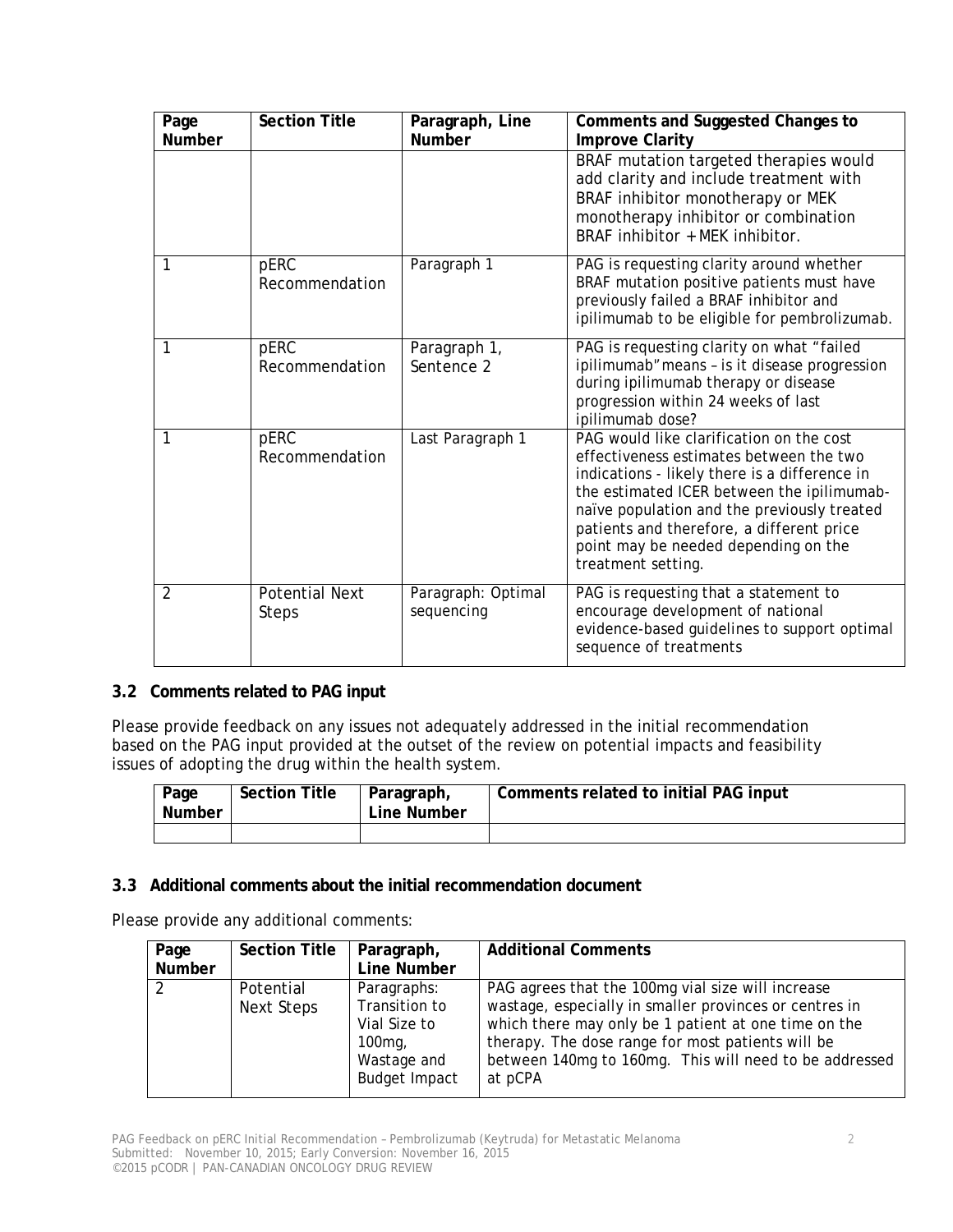| Page   | <b>Section Title</b> | Paragraph,     | <b>Additional Comments</b>                                 |
|--------|----------------------|----------------|------------------------------------------------------------|
| Number |                      | Line Number    |                                                            |
| 4      | Summary of           | Paragraph #1   | PAG suggests adding the BRAF/MEK inhibitor combination,    |
|        | pERC                 |                | as this combination has been recommended and patients      |
|        | <b>Deliberations</b> |                | are receiving this combination through an access           |
|        |                      |                | program.                                                   |
| 4      | Summary of           | Paragraph 3,   | PAG would like "short duration of follow-up" quantified,   |
|        | pERC                 | Line 7         | if possible                                                |
|        | <b>Deliberations</b> |                |                                                            |
| 11     | Drug and             | Current        | PAG suggests listing the dabrafenib / trametinib           |
|        | Condition            | Standard       | combination therapy                                        |
|        | Information          | Treatment      |                                                            |
| 11     | Drug and             | Limitations of | For the third bullet, suggest "Rapid progression following |
|        | Condition            | Current        | BRAF mutation targeted therapy (e.g. BRAF +/- MEK          |
|        | Information          | Therapy        | inhibitors)".                                              |
|        |                      |                |                                                            |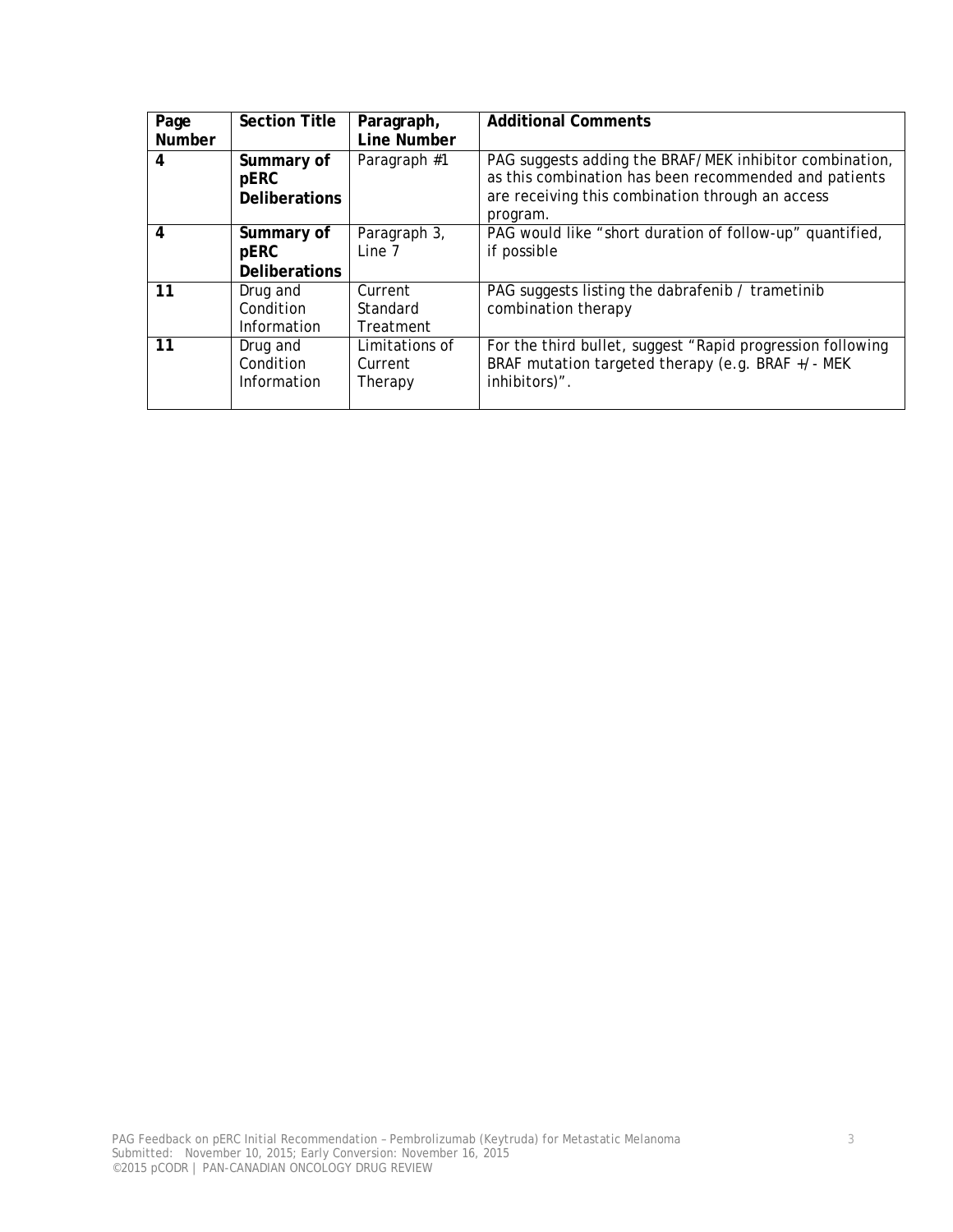## **About Completing This Template**

pCODR invites the Provincial Advisory Group (PAG) to provide feedback and comments on the initial recommendation made by the pCODR Expert Review Committee. (See www.cadth.ca/pcodr for information regarding review status and feedback deadlines.)

As part of the pCODR re view process, the pCODR Expert Review Committee makes an initial recommendation based on its review of the clinical, economic and patient evidence for a drug. (See www.cadth.ca/pcodr for a description of the pCODR process.) The pERC initial recommendation is then posted for feedback and comments from various stakeholders. The pCODR Expert Review Committee welcomes comments and feedback that will help the members understand why the PAG, either as individual PAG members and/or as a group, agrees or disagrees with the pERC initial recommendation. In addition, the members of pERC would like to know if there is any lack of clarity in the document and if so, what could be done to improve the clarity of the information in the pERC initial recommendation. Other comments are welcome as well.

All stakeholders have 10 (ten) business days within which to provide their feedback on the initial recommendation and rationale. If all invited stakeholders agree with the recommended clinical population described in the initial recommendation, it will proceed to a pERC final recommendation by 2 (two) business days after the end of the consultation (feedback) period. This is called an "early conversion" of an initial recommendation to a final recommendation.

If any one of the invited stakeholders does not support the initial recommendation proceeding to a pERC final recommendation, pERC will review all feedback and comments received at the next possible pERC meeting. Based on the feedback received, pERC will consider revising the recommendation document as appropriate. It should be noted that the initial recommendation and rationale for it may or may not change following consultation with stakeholders.

The pERC final recommendation will be made available to the participating provincial and territorial ministries of health and cancer agencies for their use in guiding their funding decisions and will also be made publicly available once it has been finalized.

### **Instructions for Providing Feedback**

- a) Only members of the PAG can provide feedback on the pERC initial recommendation; delegates must work through the PAG representative to whom they report.
	- a. Please note that only one submission is permitted for the PAG. Thus, the feedback should include both individual PAG members and/or group feedback.
- b) Feedback or comments must be based on the evidence that was considered by pERC in making the pERC initial recommendation. No new evidence will be considered at this part of the review process, however, it may be eligible for a Resubmission.
- c) The template for providing *Provincial Advisory Group (PAG) Feedback on a pERC Initial Recommendation* can be downloaded from the pCODR website. (See www.cadth.ca/pcodr for a description of the pCODR process and supporting materials and templates.)
- d) At this time, the template must be completed in English. PAG should complete those sections of the template where they have substantive comments and should not feel obligated to complete every section, if that section does not apply. Similarly, PAG should not feel restricted by the space allotted on the form and can expand the tables in the template as required.